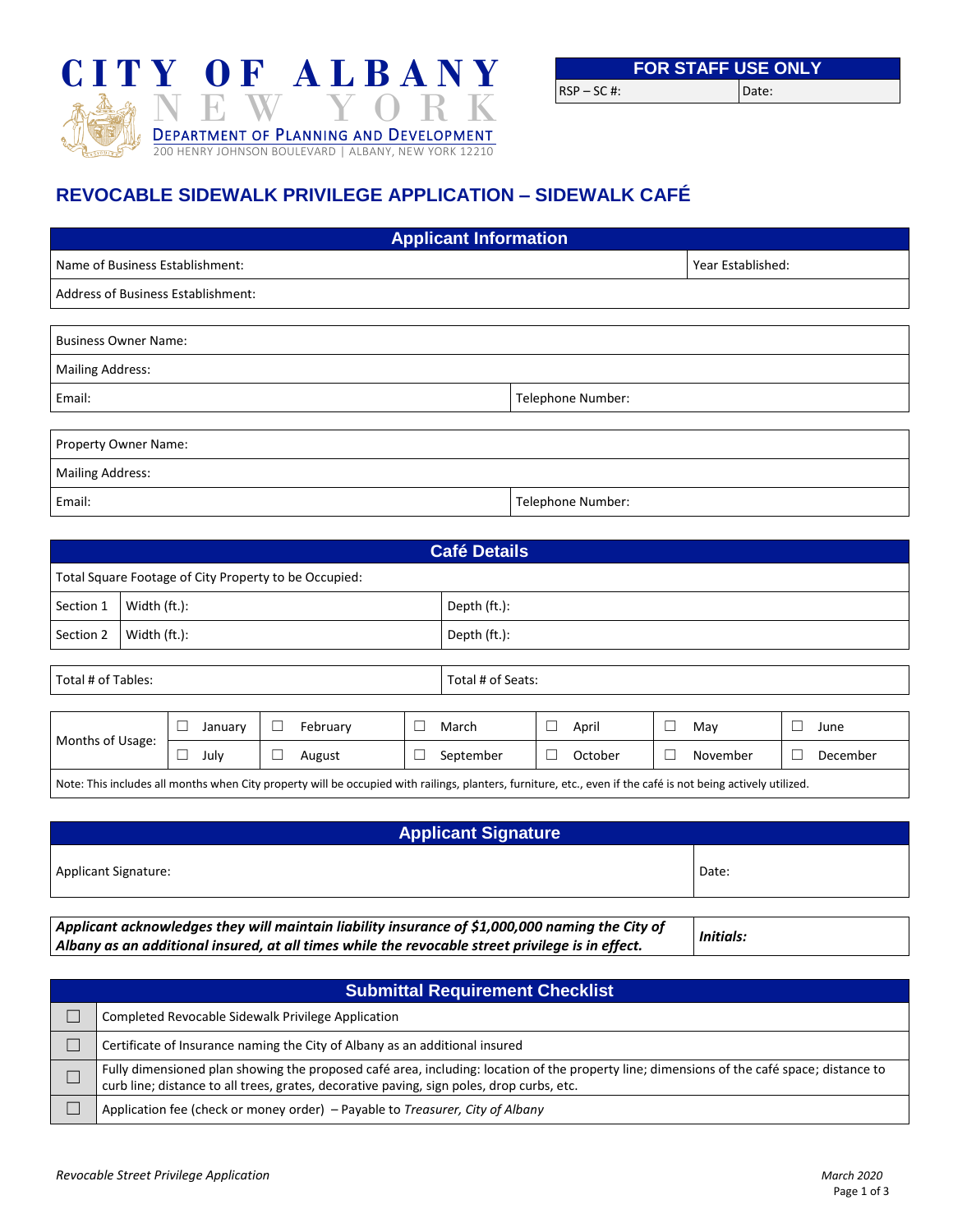| <b>Fee Schedule</b> |       |                 |       |  |  |  |
|---------------------|-------|-----------------|-------|--|--|--|
| 1-100 sq/ft         | \$50  | 501-600 sq/ft   | \$350 |  |  |  |
| 101-200 sq/ft       | \$150 | 601-700 sq/ft   | \$400 |  |  |  |
| 201-300 sq/ft       | \$200 | 701-800 sg/ft   | \$450 |  |  |  |
| 301-400 sq/ft       | \$250 | 801-900 sa/ft   | \$500 |  |  |  |
| 401-500 sq/ft       | \$300 | 901-1,000 sq/ft | \$550 |  |  |  |

# **Pre-Application Meeting**

Applicants are encouraged to schedule an informational pre-application meeting with the Department of Planning and Development. A member of the staff will help you determine if sidewalk width and existing obstructions in front of your business establishment will allow for a sidewalk café. The Department of Planning and Development group is located at 200 Henry Johnson Boulevard. We can be reached by phone at (518) 465-6066 from 8:30AM – 5:00PM. Call ahead to schedule a time with a staff member.

# **General Rules for Outdoor Café Spaces**

# **Clear Pedestrian Passage**

At least four feet or 50 percent of the total sidewalk width, whichever is larger, shall remain free of all obstructions to allow for pedestrian passage. This measurement is made from the outermost point of the cafe to the unobstructed inner edge of the curb, excluding brick or grass carpets, United States mailboxes, fire hydrants, bus shelters, street trees, and other fixed objects.

# **Vision Clearance**

On a corner lot, no installation that obstructs sight lines at elevations between three and six feet above the driving surface of the adjacent roadway shall be permitted in the area formed by measuring 20 feet along both curb lines where they intersect, and connecting the two points to form a triangle.

#### **Planters, Railings and Fencing**

Fencing must be constructed of high-quality finished materials, such as steel, glass, or finished woods. Avoid solid panels – fencing must have some level of transparency. Posts with pointed tops are not permitted. Elevated flower pots/planters may be used in lieu of fencing. Ropes or chains with free-standing bases may also be used. All planters, railings and fences must be temporary and not exceed a height of four feet.

# **Fixtures and Furnishings**

All fixtures and furnishings must be of a temporary nature, and must be brought in and stored or stacked and secured during nonoperational hours. Seating and tables must be movable to accommodate wheelchair access.

#### **Building Exits**

A clear path of travel must be maintained for any building exit, and must be at least 4' wide or of equal width to the exit door – whichever is wider. This path of travel must be free of obstructions, including gates of any type, and connect the building exit to the sidewalk.

#### **Americans with Disabilities Act (ADA) Compliance**

It is the business establishment's responsibility to comply with all regulations of Title III of the Americans with Disabilities Act (ADA). The City will evaluate the design plan and make recommendations. Our approval of a cafe does not guarantee that it meets federal accessibility requirements.

#### **Alcohol Service**

Sidewalk cafés must be in compliance with all New York State Liquor Authority (NYSLA) laws, subject to NYSLA enforcement.

#### **Amplified Sound**

Sidewalk or outdoor cafes shall not use music or noise amplification devices, and no music or entertainment of any type is permitted outdoors.

#### **Hour of Operation**

Cafes located within 300 feet of a Residential district shall not be open for business before 8:00 a.m. and shall close by 11:00 p.m. Elsewhere, cafes located in nonresidential zoning districts shall not be open for business before 6:00 a.m. and shall close by 2:00 a.m.